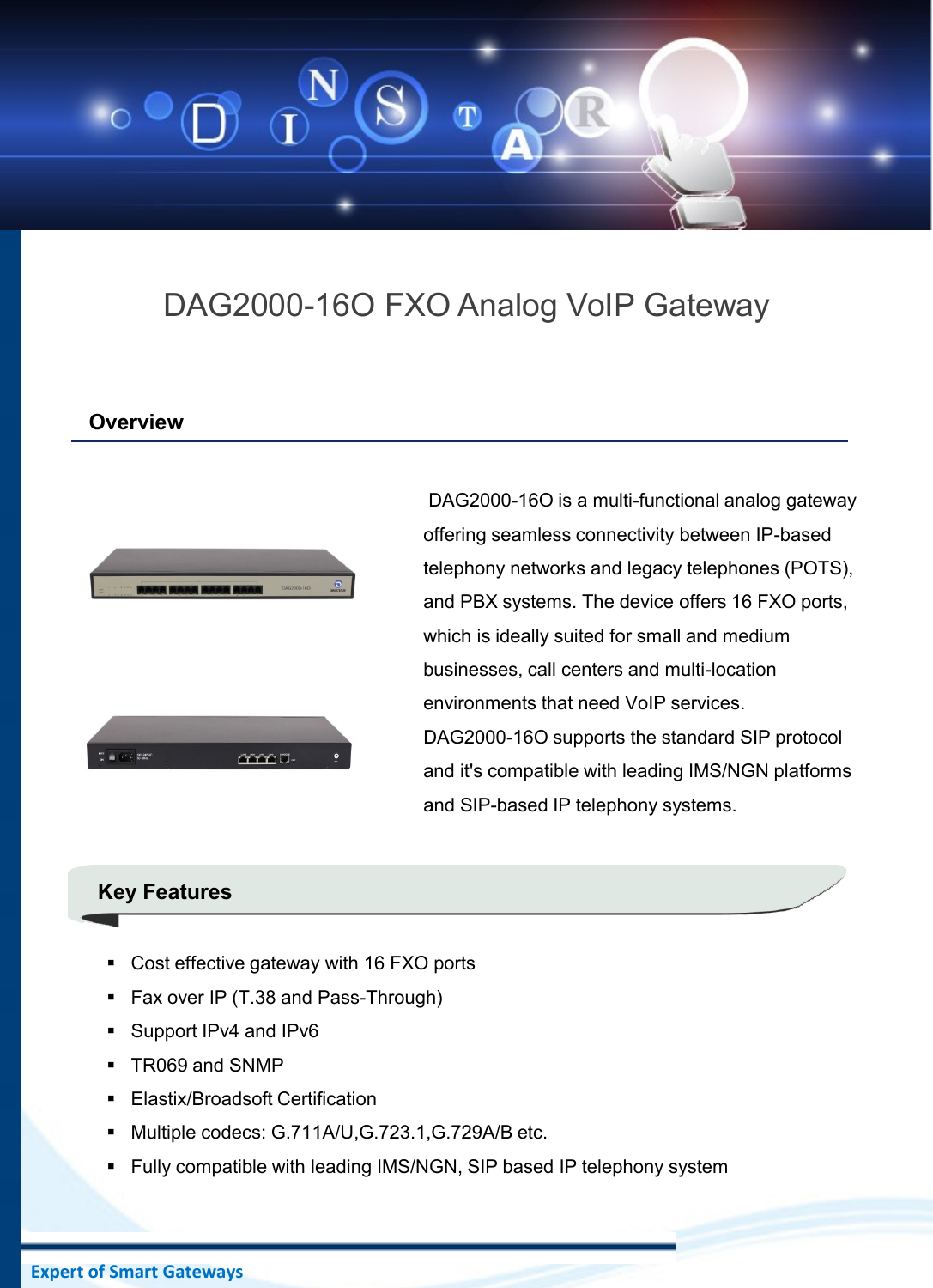# **Honesty Concentration**

## **Physical Interfaces**

- **Capacity** 16\* FXO, RJ11
- **Ethernet Interfaces:**  4\* LAN, 10/100Mbps, RJ-45
- **Console** 1\*RS232, 115200bps

### **Voice & FAX**

- G.711A/U law, G.723.1, G.729A/B,
- Silence Suppression
- Comfort Noise Generation(CNG)
- Voice Activity Detection(VAD)
- Echo Cancellation(G.168), with up to 128ms
- Adaptive (Dynamic) Jitter Buffer
- Programmable Gain Control
- T.38/Pass-through
- Modem/POS
- DTMF mode: Signal/RFC2833/INBAND
- VLAN 802.1P/802.1Q
- Layer3 QoS and DiffServ

#### **FXO**

- Connector: RJ11
- Dial Mode: DTMF/Pulse Dialing
- Caller ID: FSK, DTMF
- Polarity Reversal
- Answer Delay
- **Busy Tone Detection**
- No Current Detection

#### **VoIP**

- Protocol: SIP v2.0 (UDP/TCP),RFC3261 SDP,RTP(RFC2833), RFC3262, 3263,3264,3265,3515,2976,3311
- RTP/RTCP, RFC2198, 1889
- RFC4028 Session Timer
- RFC3266 IPv6 in SDP
- RFC2806 TEL URI
- RFC3581 NAT,rport
- Primary/Backup SIP Server
- Outbound Proxy
- DNS SRV/ A Query/NATPR Query
- **SIP Trunk**
- Early Media/Early Answer
- NAT:STUN, Static/Dynamic NAT